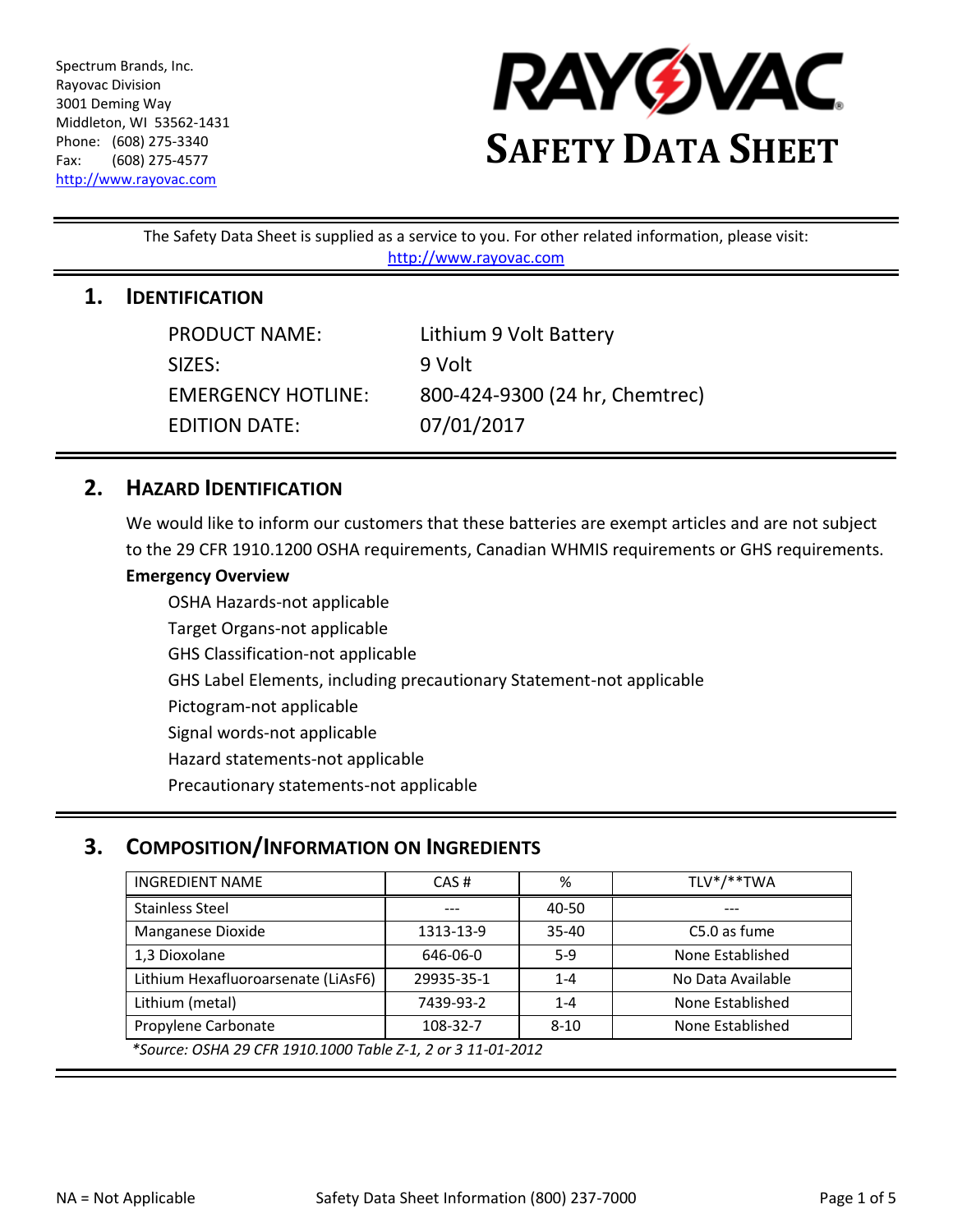## **4. FIRST AID INFORMATION**

THRESHOLD LIMIT VALUE (TLV) AND SOURCE: NA

EFFECTS OF OVEREXPOSURE: None (see section 2 and 4 for fire or rupture situations) EMERGENCY FIRST AID PROCEDURES:

#### **Skin and Eyes:**

In the event that a battery ruptures, flush exposed skin with lukewarm water for a minimum of 15 minutes; wash skin with soap and water. Get immediate medical attention when eyes may have been exposed to battery contents from a ruptured battery. Lithium reacts with moisture; do not pick up a damaged or hot battery without proper hand protection, it may cause burns.

# **5. FIRE FIGHTING MEASURES**

| <b>NA</b>                                                            |
|----------------------------------------------------------------------|
| <b>NA</b>                                                            |
| <b>NA</b>                                                            |
| <b>NA</b>                                                            |
| Use foam, dry powder, Lithex <sup>™</sup> , or water <sup>*</sup> as |
| appropriate                                                          |
| ΝA                                                                   |
|                                                                      |

**Consumers** (small number of batteries) use water to extinguish combustible materials and cool any batteries involved. Flood any combustible materials ejected from the fire with water.

**Bulk shipments** (large number of bulk of packaged batteries in a fire) use foam or Lithex™ to smother and cool the fire. Caution: once the suppressant is removed the batteries may re-ignite if exposed to moist air under normal ambient conditions.

**Industrial** situations place battery materials into Lithex™ to suppress fire potential and allow to slowly discharge to prevent fires. Keep away from combustible materials.

**SPECIAL FIRE FIGHTING PROCEDURES:** As with any fire, wear self-contained breathing apparatus and protective clothing to avoid contact or inhalation of hazardous decomposition products (See section 2). Significant amount of batteries involved in a fire may release flammable vapors intensifying the fire or creating flashback situations. If a battery is damaged and overheats, place in a safe non-combustible surface until cool, then containerize in a non-combustible container.

**SPECIAL FIRE OR EXPLOSION HAZARDS:** DO NOT RECHARGE. Like any sealed container, battery cells may rupture when exposed to excessive heat; this could result in the release of reactive, flammable or corrosive materials. Lithium metal could be ejected from the fire. Do not accumulate undischarged batteries together.

*\*Do not use water on these batteries if fighting fire within an enclosed area. Evolving hydrogen may build up and auto-ignite.*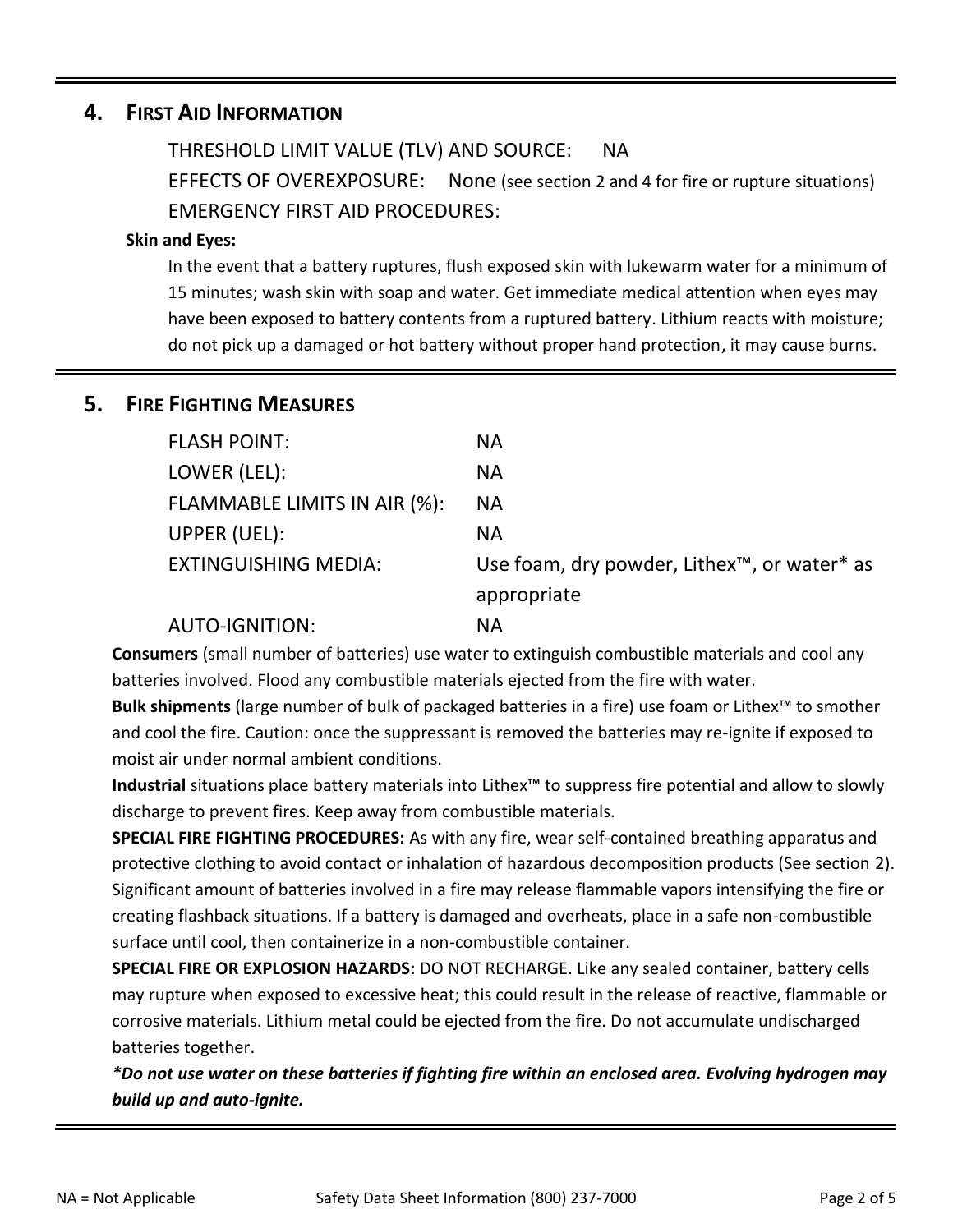## **6. ACCIDENTAL RELEASE MEASURES**

**TO CONTAIN AND CLEAN UP LEAKS OR SPILLS:** In the event of a battery rupture, prevent skin contact. Allow any hot material to cool before containerizing. Open lithium will react with moistureprevent introducing water or moisture to open battery contents (see fire section for batteries involved in a fire). Collect all cool battery material in a sealed plastic lined metal container. Spilled undamaged batteries require no special safety handling. Avoid short circuits. **REPORTING PROCEDURE:** Report all spills in accordance with Federal, State and Local reporting requirements.

## **7. HANDLING AND STORAGE**

Store batteries in a dry place. Storing unpackaged cells together with other combustible materials could result in cell shorting and fire. Do not recharge. Do not puncture or abuse. Do not mix new and old batteries in the same device at the same time as this could cause overheating or rupture.

# **8. EXPOSURE CONTROL/PERSONAL PROTECTION**

| RESPIRATORY PROTECTION (SPECIFY TYPE): |                       | ΝA        |
|----------------------------------------|-----------------------|-----------|
| <b>VENTILATION:</b>                    | Local Exhaust:        | <b>NA</b> |
|                                        | Mechanical (General): | <b>NA</b> |
|                                        | Special:              | NА        |
|                                        | Other:                | <b>NA</b> |
| <b>PROTECTIVE GLOVES:</b>              |                       | NА        |
| EYE PROTECTION:                        |                       | NА        |
| OTHER PROTECTIVE CLOTHING:             |                       | NА        |

# **9. PHYSICAL AND CHEMICAL PROPERTIES**

| Boiling Point @ 760 mm Hg (°C): | <b>NA</b> | Percent Volatile by Volume (%):                |  | <b>NA</b> |
|---------------------------------|-----------|------------------------------------------------|--|-----------|
| Vapor Pressure (mm Hg @ 25°C):  | <b>NA</b> | Evaporation Rate (Butyl Acetate = $1$ ):       |  | <b>NA</b> |
| Vapor Density (Air = $1$ ):     | <b>NA</b> | <b>Physical State:</b>                         |  | <b>NA</b> |
| Density (grams/cc):             | <b>NA</b> | Solubility in Water (% by Weight):             |  | <b>NA</b> |
| pH:                             | <b>NA</b> | Geometric solid object<br>Appearance and Odor: |  |           |

# **10. STABILITY AND REACTIVITY**

| <b>Stable</b>                                      |
|----------------------------------------------------|
| <b>NA</b>                                          |
| None under normal use                              |
| None; exposed lithium could react with moisture    |
| Will Not Occur                                     |
| Avoid electrical shorting, puncturing or deforming |
|                                                    |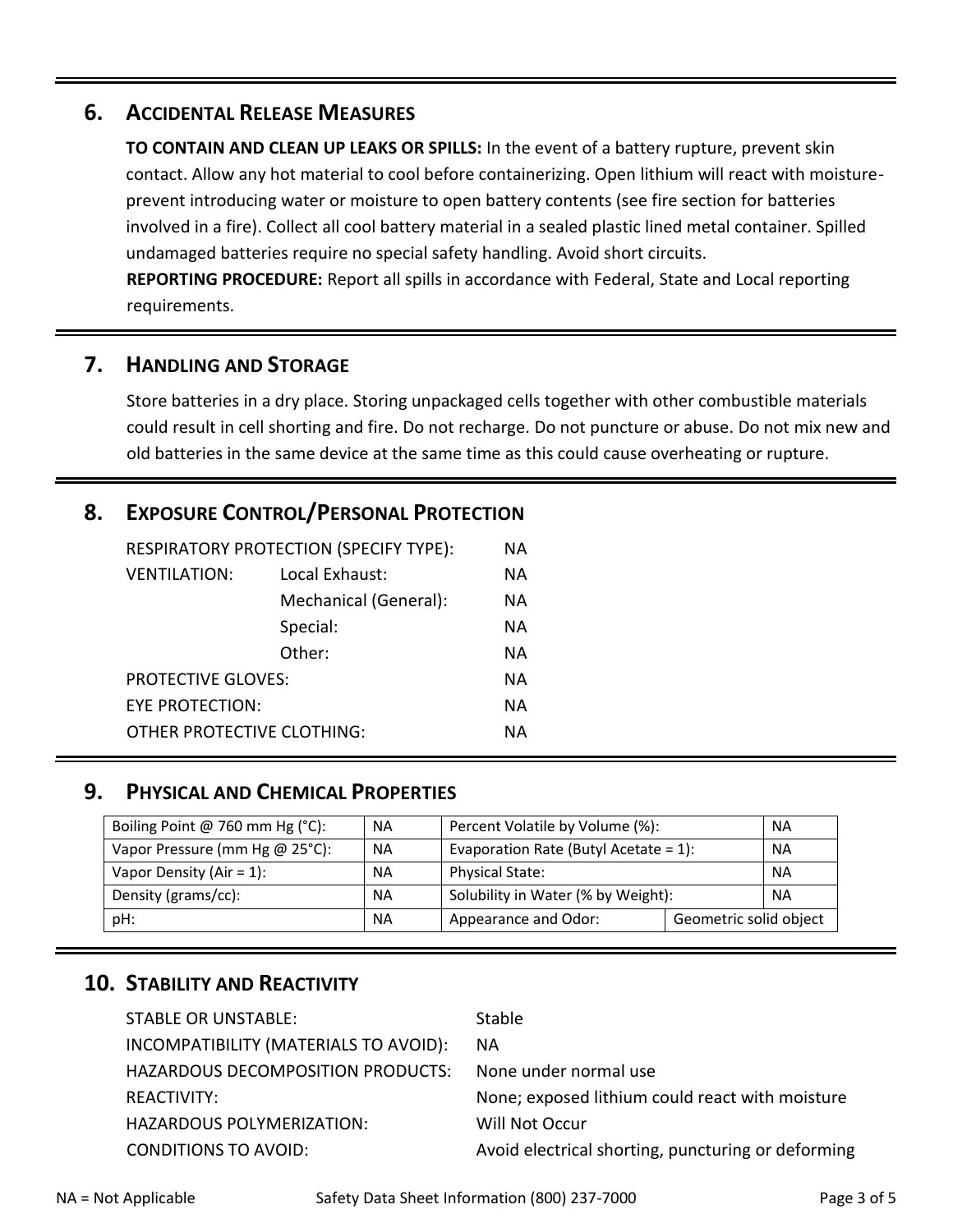# **11. TOXICOLOGICAL INFORMATION**

| <b>INGREDIENT NAME</b>                                      | CAS#       | %         | <b>TWA/TLV</b>    |  |
|-------------------------------------------------------------|------------|-----------|-------------------|--|
| <b>Stainless Steel</b>                                      |            | $40 - 50$ | ---               |  |
| Manganese Dioxide                                           | 1313-13-9  | $35 - 40$ | 5.0 (Mn Ceiling)  |  |
| 1,3 Dioxolane                                               | 646-06-0   | $5-9$     | None Established  |  |
| Lithium Hexafluoroarsenate (LiAsF6)                         | 29935-35-1 | $1 - 4$   | No Data Available |  |
| Lithium (metal)                                             | 7439-93-2  | $1 - 4$   | None Established  |  |
| Propylene Carbonate                                         | 108-32-7   | $8 - 10$  | None Established  |  |
| *Source: OSHA 29 CFR 1910.1000 Table Z-1, 2 or 3 11-01-2012 |            |           |                   |  |

# **12. ECOLOGICAL INFORMATION**

Consumers should dispose of discharged batteries through waste disposal services or legitimate collection outlets. Those collecting batteries should follow state and federal regulations. Partially discharged damaged batteries can overheat and cause fires in the presence of other combustible materials.

## **13. DISPOSAL CONSIDERATIONS**

Always comply with Federal, state or local requirements. Hazardous waste generators should check with the USEPA or their state authorized agency for guidance. [http://www.nema.org/Policy/Environmental-](http://www.nema.org/Policy/Environmental-Stewardship/Documents/Companies%20Claiming%20to%20Recycle.MARCH2005.pdf)

[Stewardship/Documents/Companies%20Claiming%20to%20Recycle.MARCH2005.pdf](http://www.nema.org/Policy/Environmental-Stewardship/Documents/Companies%20Claiming%20to%20Recycle.MARCH2005.pdf)

# **14. TRANSPORTATION INFORMATION**

TRANSPORTATION-SHIPPING: These are Lithium Metal batteries, also known as primary or nonrechargeable lithium. These Lithium 9V batteries are regulated as Class 9, see UN3090. Our Lithium 9V meet the general regulatory requirements for shipping Lithium batteries and, when in our original packaging, meet the requirements listed in the Special Instructions or Packing Instructions noted below.

USDOT – See 49 CFR 173.185. Also note: these batteries are forbidden on passenger aircraft and must be labeled accordingly even for ground or ocean transport.

IMO/Ocean – See Special Provisions 188 and 230.

ICAO/IATA – These Rayovac Lithium 9V cells can be shipped by air in accordance with International Air Transport Association (IATA) 57<sup>th</sup> edition, Packing Instruction 968, Section 1B. These batteries have more than 0.3 g but less than 1 g of Lithium per battery. See Packing Instructions: PI 968 (Batteries), PI 969 (Batteries, packed with equipment) and PI 970 (Batteries, contained in equipment) as applicable.